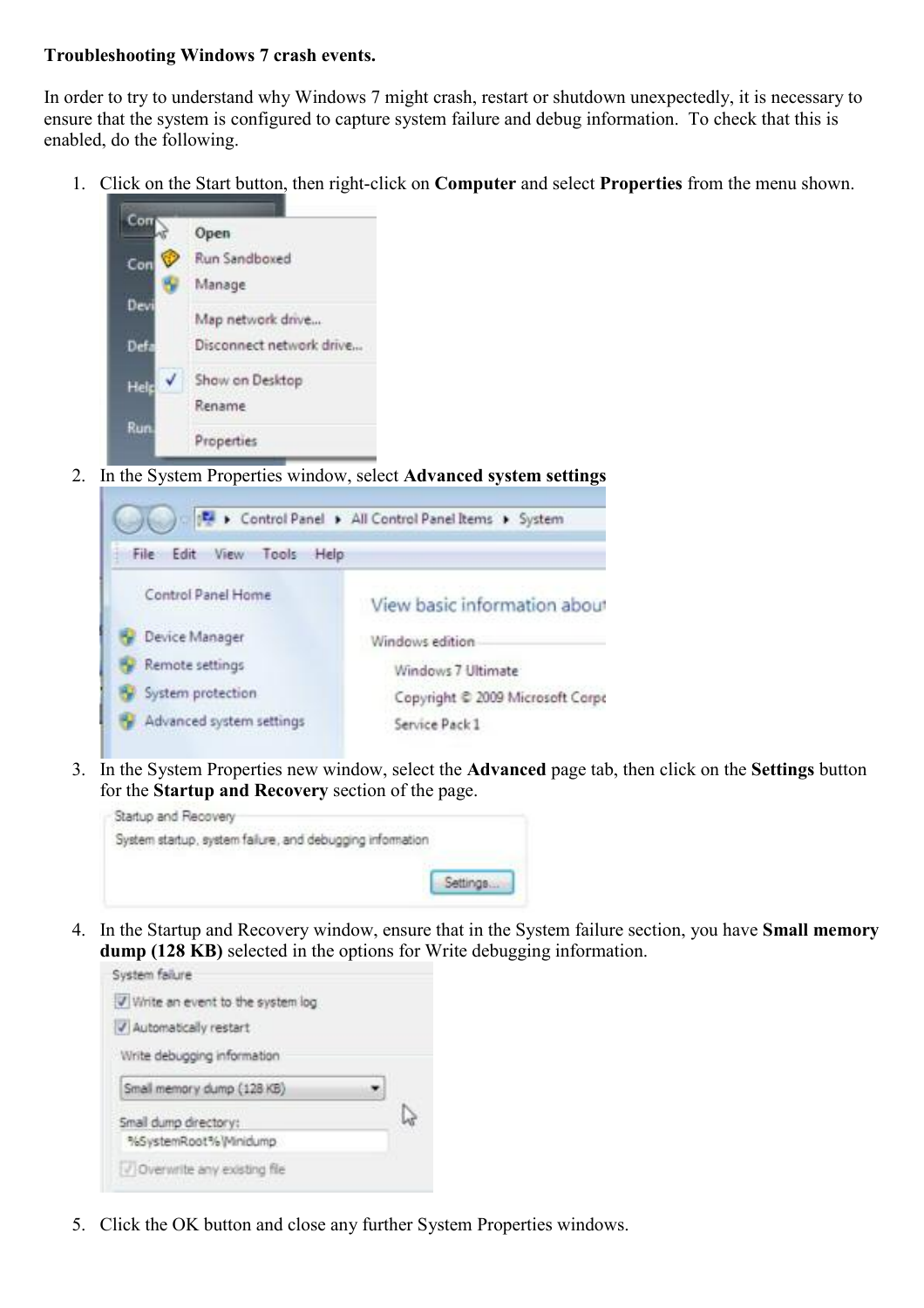The next step is to download and install a program called **WhoCrashed** from the following web site: <http://www.resplendence.com/whocrashed>

Note: click on the word **Download** at the very top of the web page, above the word Resplendence, then scroll down the downloads page to the **Crash Analysis Tools** section and select the **Download free home edition** link on the right hand side.

Install **whocrashedSetup.exe** on your computer.



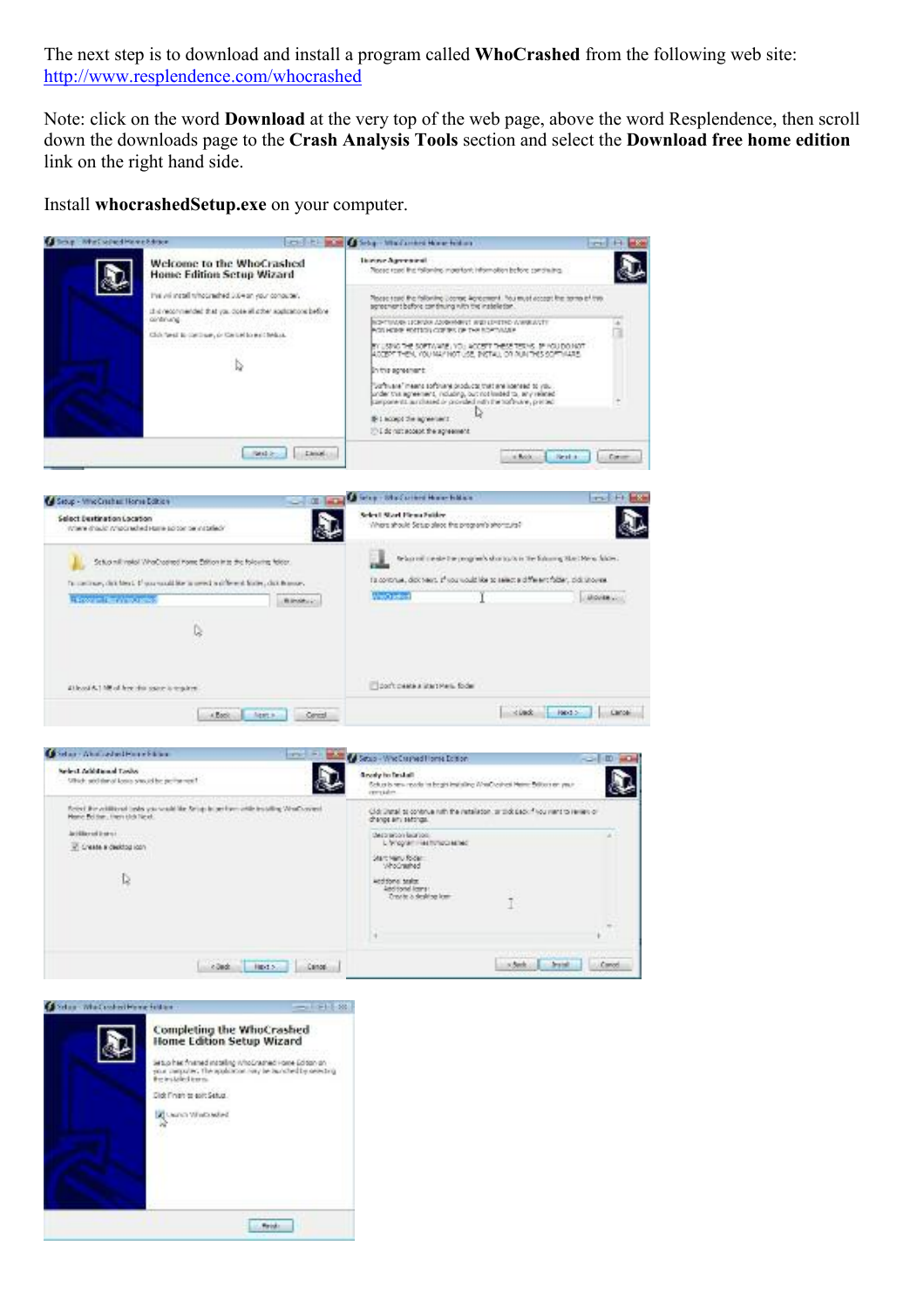When the next Windows crash, restart or shutdown occurs, you should now have a system memory dump file on your local hard disk drive which WhoCrashed can try to analyse.

Launch WhoCrashed then click on the Analyze button at the top left corner of the program page.

| us.<br>Analyze<br><b>Higgste</b>                          | Colon: Stavonico | O)<br><b>Help</b>                                                                                                                                                                                                                                                                                                                                                                                                                         |  |
|-----------------------------------------------------------|------------------|-------------------------------------------------------------------------------------------------------------------------------------------------------------------------------------------------------------------------------------------------------------------------------------------------------------------------------------------------------------------------------------------------------------------------------------------|--|
| Dunp flee<br>Report:                                      | Local Drivers    |                                                                                                                                                                                                                                                                                                                                                                                                                                           |  |
|                                                           |                  |                                                                                                                                                                                                                                                                                                                                                                                                                                           |  |
|                                                           |                  | Welcome to WhoCrashed (HOME EDITION) v 3.04                                                                                                                                                                                                                                                                                                                                                                                               |  |
|                                                           |                  | This program checks for drivers which have been crashing your computer. If your computer has displayed a blue screen of death, suddenly<br>rebooted or shut down then this program will help you find the root cause and possibly a solution.                                                                                                                                                                                             |  |
|                                                           |                  | Whenever a computer suddenly reboots without displaying any notice or blue screen of death the first thing that is often thought about is a<br>hardware failure. In reality, on Windows most crashes are caused by malfunctioning device drivers and kemel modules. In case of a kernel error,<br>many computers do not show a blue screen unless they are configured for this, instead these systems suddenly reboot without any notice. |  |
|                                                           |                  | This program will analyze your crash dumps with the single click of a button. It will tell you what drivers are likely to be responsible for crashing your<br>computer. If will report a conclusion which offers suggestions on how to proceed in any situation while the analysis report will display internet links<br>which will help you further troubleshoot any detected problems.                                                  |  |
|                                                           |                  | To obtain technical support visit www.resplendence.com/support                                                                                                                                                                                                                                                                                                                                                                            |  |
|                                                           |                  | Click here to check if you have the latest version or if an update is available.                                                                                                                                                                                                                                                                                                                                                          |  |
| Just click the Analyze button for a comprehensible report |                  |                                                                                                                                                                                                                                                                                                                                                                                                                                           |  |
| <b>Home Edition Notice</b>                                |                  |                                                                                                                                                                                                                                                                                                                                                                                                                                           |  |
|                                                           |                  | This version of WhoCrashed is free for use at home only. If you would like to use this software at work or in a commercial environment you should<br>get the professional edition of WhoCrashed which also allows analysis of crashdumps on remote drives and computers on the network and offers a                                                                                                                                       |  |

A pop up box will appear when the analysis is complete advising you to scroll down the page to see the report that has been generated for this problem if any dump files are found.

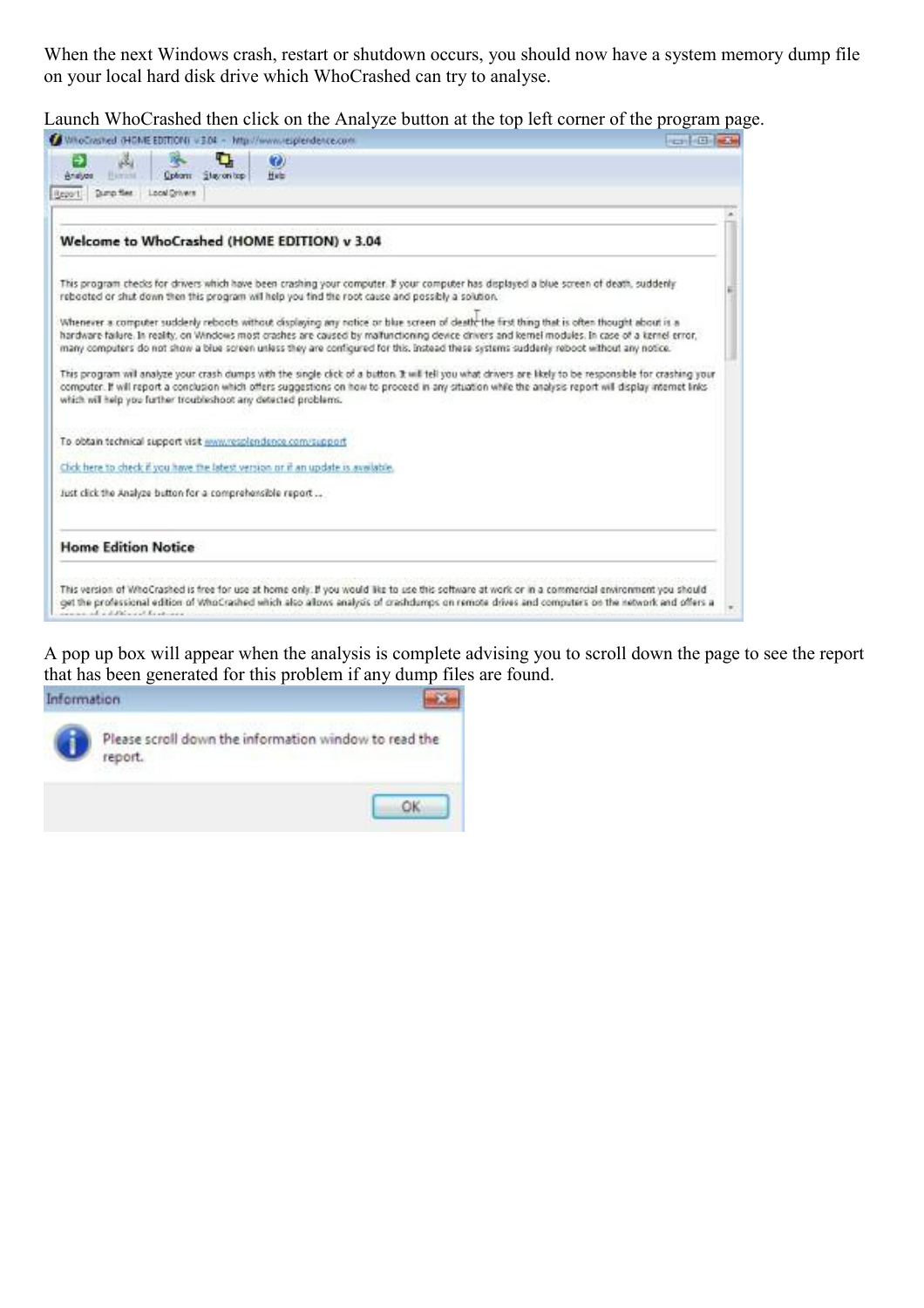## **Crash Dump Analysis**

Crash dump directory: LAWindows\Minidump

Crash dumos are enabled on your computer.

No valid crash dumps have been found on your computer

## Conclusion

Crash dumps are enabled but no valid crash dumps have been found. It may be that there are problems which prevent crash dumps from being written out. Check out the following article for possible causes: if crash dumps are not written out.

In case your computer does experience sudden reboots it is likely these are caused by malfunctioning hardware, power failule or a thermal issue. To troubleshoot a thermal issue, check the temperature using your BIOS setup program, check for dust in CPU and motherboard fans and if your computer is portable make sure it's located on a hard surface. Otherwise it's suggested you contact the support department of the manufacturer of your system or test your system with a memory test utility for further investigation.

Check out the following articles for more information: Traubleshooting sudden resets and shut downs.

Read the topic general suggestions for troubleshooting system crashes for more information.

One further place that can be checked to try to identify the cause of Windows problem events is the System Event Logs which can be accessed as follows:

- 1. Click on Start then select **Control Panel**
- 2. On the top right side of the Control Panel, select to **View by: Large icons**